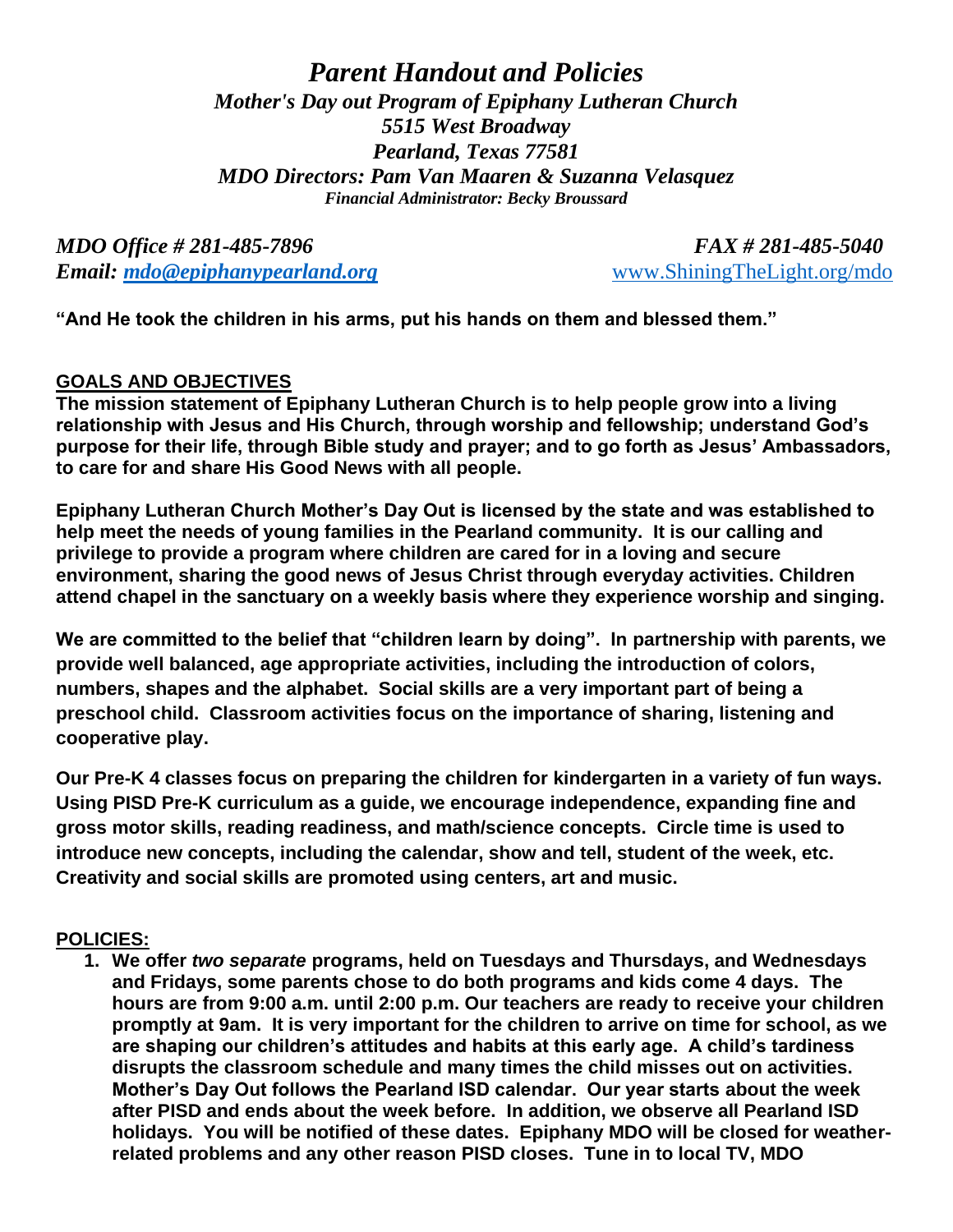**Facebook or MDO Instagram if weather is threatening. MDO staff is required to attend workshops during the year. Tuition is required for this training date. Advance notice will be given via the calendar for the school year.** 

- **2. Children will be signed IN and OUT each day electronically by the MDO directors. Please add all persons authorized for pick up to your Procare account. A current picture needs to be on file for each person as well. Please email the pictures to [mdo@epiphanypearland.org](mailto:mdo@epiphanypearland.org) and we will add them to your account. No child will be allowed to leave with a person without authorization. If a new person needs to be added during the day, a phone call to the director will be necessary. Identification is required any time the director does not recognize the person picking up your child. This is for your child's protection. A late charge will be assessed to all parents picking up children after 2:00 p.m. The fee is \$1.00 per minute per child.**
- **3. Please do not send your child with a fever, rash, vomiting, diarrhea, green runny nose, or any other obvious signs of illness.**
- **4. Any medication that needs to be given during MDO hours should be put in a zip-lock bag in the original container with clear instructions and given directly to the Mother's Day Out director to administer. Medications are NOT allowed in children's bags or lunch kits.**
- **5. If an emergency should arise you will be contacted and/or your child will be taken to the hospital indicated on your Emergency and Medical Form.**
- **6. You will be contacted immediately should your child become ill/injured. If we are unable to contact you, we will contact someone on your Emergency and Medical Form.**
- **7. Discipline: ELC-MDO has a Christ-centered atmosphere of love and acceptance of individual personalities. In order to provide a safely structured environment, general rules are established and are reviewed frequently so that children will learn expected behaviors. Inappropriate behavior is treated as an opportunity for teaching. Teachers will first re-direct children, then anticipate and eliminate potential problems, providing positive reinforcement for appropriate behavior. Warnings and time outs are used when necessary. Biting cannot be tolerated and is considered inappropriate behavior. When necessary, we will discuss the situation with the parent and agree upon a strategy to help the child resolve the problem.**
- **8. Children will begin lunch with a prayer. Each child must bring a nutritious lunch with a clear or light-colored drink in a spill proof cup. Some suggestions for lunch are cheese, crackers, lunchmeat, sandwiches, raisins, cut up fruit, celery, or carrot sticks. Please do not send soft drinks, red jell-o or yogurts, or an abundance of sugared treats.**
- **9. Morning snacks are provided. We will be happy to help celebrate your child's birthday by the parent providing cookies, muffins, or donut holes. NO CAKE OR CUPCAKES PLEASE. You are welcome to provide plates and napkins for your child's special day! Please let your child's teachers know the week before you plan to bring the snack, if possible. Other special occasion and holidays are celebrated in the classrooms thought the year.**
- **10.To protect the health and well-being of the children in the Mother's Day Out program, all children must show proof of current immunizations prior to enrollment. These records must be kept up to date and kept in our files throughout the year.**
- **11. Tuberculin testing is not required.**
- **12.Hearing and vision screening is required for children aged 4 and up.**
- **13.Children in the toddler class through three-year-old classes must bring a mat for rest period. Because of space restrictions, the thin folding mat is preferred. These mats can be purchased at Wal Mart, Target or a teacher supply and can be covered with a king-size pillowcase. Other type mats are acceptable as long as they fit in the storage space provided. All children will rest (not necessarily sleep) during rest time. PLEASE MARK EVERYTHING clearly with your child's name. (lunch kits, mats, "blankies", pacifiers,**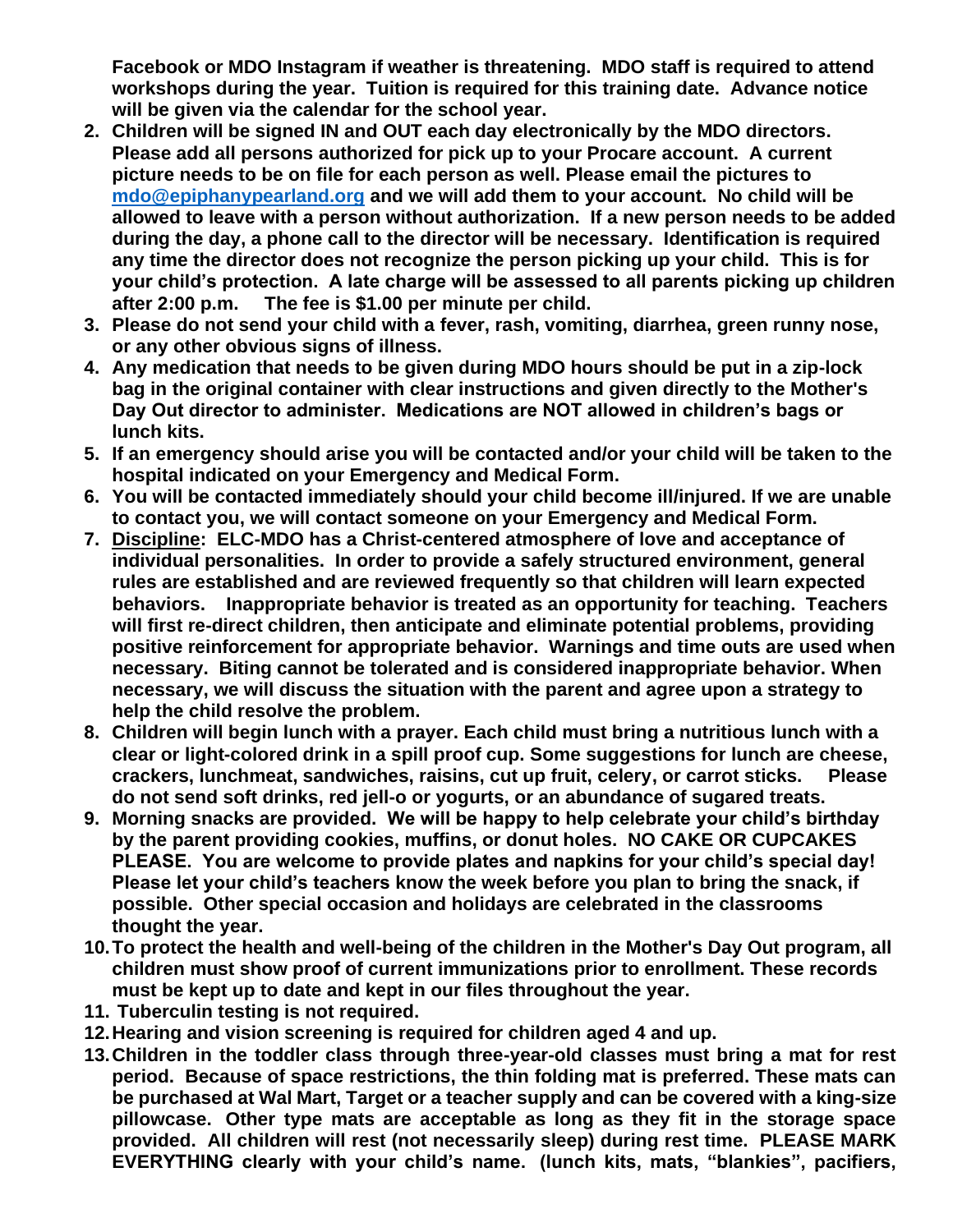**diaper bags, bottles, coats, sweaters, etc.). We ask that you dress your children in clothing that can be easily removed for diaper changes or potty time. Elastic waist pants work best so that the children can learn to take care of themselves at potty time. Dress children comfortable for active play! Girls wearing dresses should wear shorts underneath. Because the safety zone in our playground consists of pea gravel, and because we do have climbing equipment, we ask that for your child's safety and comfort, please send him/her in rubber soled shoes. Velcro shoes work best so that the children can remove pebbles from their shoes during playground time. (No sandals, boots or flipflops please). ALL CHILDREN SHOULD HAVE AN EXTRA SET OF CLOTHES IN THEIR BAG AT ALL TIMES.**

- **14. All children turning 3 ½ years old must be completely potty trained. Children turning 3 years old must be in the process of active potty training. Children must stay in a pull up or diaper until COMPLETELY potty trained. Accidents happen and are understandable; however, children should be aware and capable of using the toilet by this age. Repetitive accidents often affect self-esteem in children and as childcare professionals, we are concerned for your child's social and emotional well-being.**
- **15.The daily evaluation forms that are sent home at the end of each day are a way of keeping you informed and involved of your child's daily activities. If your child has had an off day, keep in mind that the situation or concern was handled at school. Take this opportunity to remind your child about appropriate behavior, but further punishment is not needed, as this may confuse your child. Thank you!**
- **16.Wednesdays and Thursdays are chapel days. Chapel begins promptly at 9:20 am.**
- **17.Monthly newsletters are passed out to each child at the beginning of each month. These include important activities and dates. Please keep these in a handy spot to refer to each month. Newsletters are also posted on our website.**
- **18.Please visit our website (shiningthelight.org/mdo) for all MDO information, including monthly newsletters, yearly calendar, and policies. You can also find us on Facebook and instagram! You are welcome at any time during the day to call or visit our program and observe the childcare center's operation.**

#### **19.ENROLLMENT**

**Epiphany Lutheran MDO enrolls children of any race, color, national and ethnic origin. Classes are filled on a first come, first served basis. MDO registration is open in February for 1 week for Epiphany church members and families of children currently enrolled. Registration is then open to the community. Very young children thrive best in small groups. To provide the best setting for your child/children, we strive to keep our staff/child ratios and our class sizes small.**

| <b>Class</b>          | <b>Staff/Child Ratio</b> | <b>Max. Class Size</b> |
|-----------------------|--------------------------|------------------------|
| <b>Infants</b>        | 1/3                      | 6                      |
| <b>Toddlers</b>       | 1/5                      | 10                     |
| <b>Two-Year-Old</b>   | 1/5                      | 10                     |
| <b>Three-Year-Old</b> | 1/6                      | 12                     |
| <b>Four-Year-Old</b>  | 1/9                      | 18                     |

### **MONTHLY TUITION / REGISTRATION**

**Tuition is based on the number of days the school is open, taking into consideration holidays and/or PISD closures. MDO is intended to be a year-long commitment and for your convenience in budgeting, tuition is divided into 9 equal monthly payments. Tuition is due the first week of each month, no later than the second week. Arrangements can be made for you to split your payment by paying on the first and third weeks if needed. Credit is not given for a child's absence, including vacations,**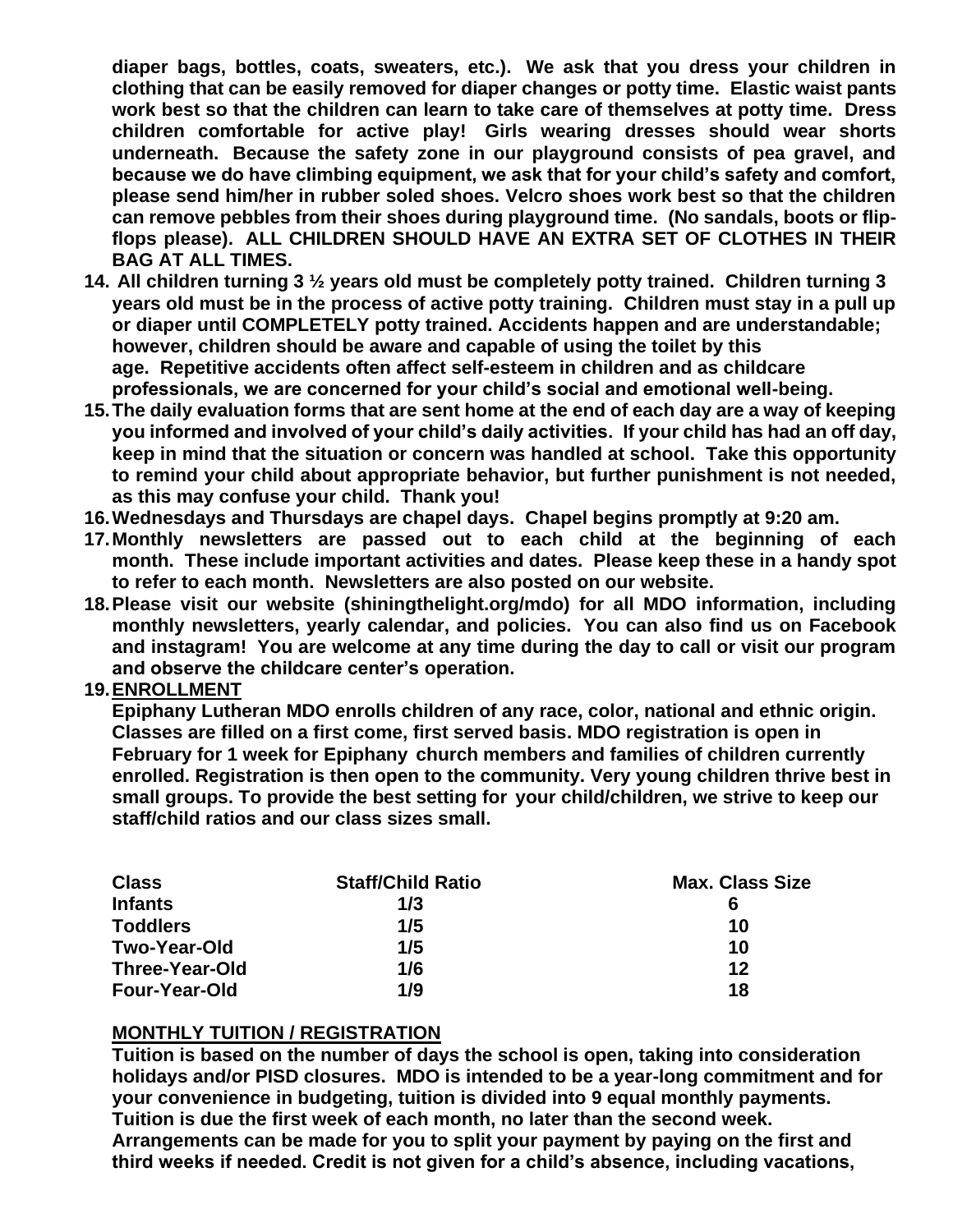**illness, teacher workshops, nor is credit given if the school must be closed due to weather events, national emergencies, or any other events beyond the school's control. Teachers have been employed on a nine-month contract; thus, our income must have continuity. Checks, cash, Bill Pay from your bank, and credit cards are acceptable forms of payment. Checks should be made out to ELC-MDO, with your child's name in the memo section. Payments made later than the 2nd week of the month will incur a late fee.**

## **REGISTRATION FEE: \$100 per child for 2 days a week**

 **\$200 per child for 4 days a week**

**\*This fee is required to secure your child's spot and is non-refundable. \***

# **Monthly tuition for the 2022/2023 school year is as follows:**

| <u>1 child 2 days \$200</u> | 2 children 2 days \$350 | <u>3 children 2 days \$550</u> |
|-----------------------------|-------------------------|--------------------------------|
| 1 child 4 days \$400        | 2 children 4 days \$750 | 3 children 4 days \$1150       |

**Epiphany Lutheran Church Mother's Day Out Tax ID# 76-0334759**

### **ENROLLMENT TERMINATION**

**In the event you decide to terminate enrollment early, a paid two-week notice is required.** 

### **CHANGES IN POLICY**

**Parents will be notified by email and newsletter of any changes in policy.**

- **20.Transportation: We do not provide this service.**
- **21.Water Activities: We do not provide this service.**
- **22.Field Trips: We do not provide this service.**
- **23.Animals: We do not provide this service.**
- **24.We will be happy to discuss any questions or concerns about policies and procedures of the program.**
- **25.We will be happy to let you review a copy of the minimum standards provided by Child Care licensing and the center's most recent licensing inspection report.**
- **26.For information about local licensing offices, look on the Protective and Regulatory Services website at: [www.dfps.state.tx.us.](http://www.dfps.state.tx.us/) The Child Care Information line at 1-800- 862-5252 also has information about local licensing offices**
- **27.This is a Drug Free and Gang Free Zone facility. The gang-free zone is within 1000 feet of your childcare center. Gang related criminal activity or engaging in organized criminal activity within 1000 feet of the center is a law violation and is therefore subject to increased penalty under state law.**
- **28.Emergency preparedness plan: See attached copy.**
- **29.A room is available for breastfeeding. In addition, parents have a right to breastfeed or provide breast milk for their child while in care.**
- **30.Information regarding abuse and neglect of children is posted in the MDO office.**
- **31.Health checks are not applicable.**
- **32.Employees are not required to show proof of immunizations.**